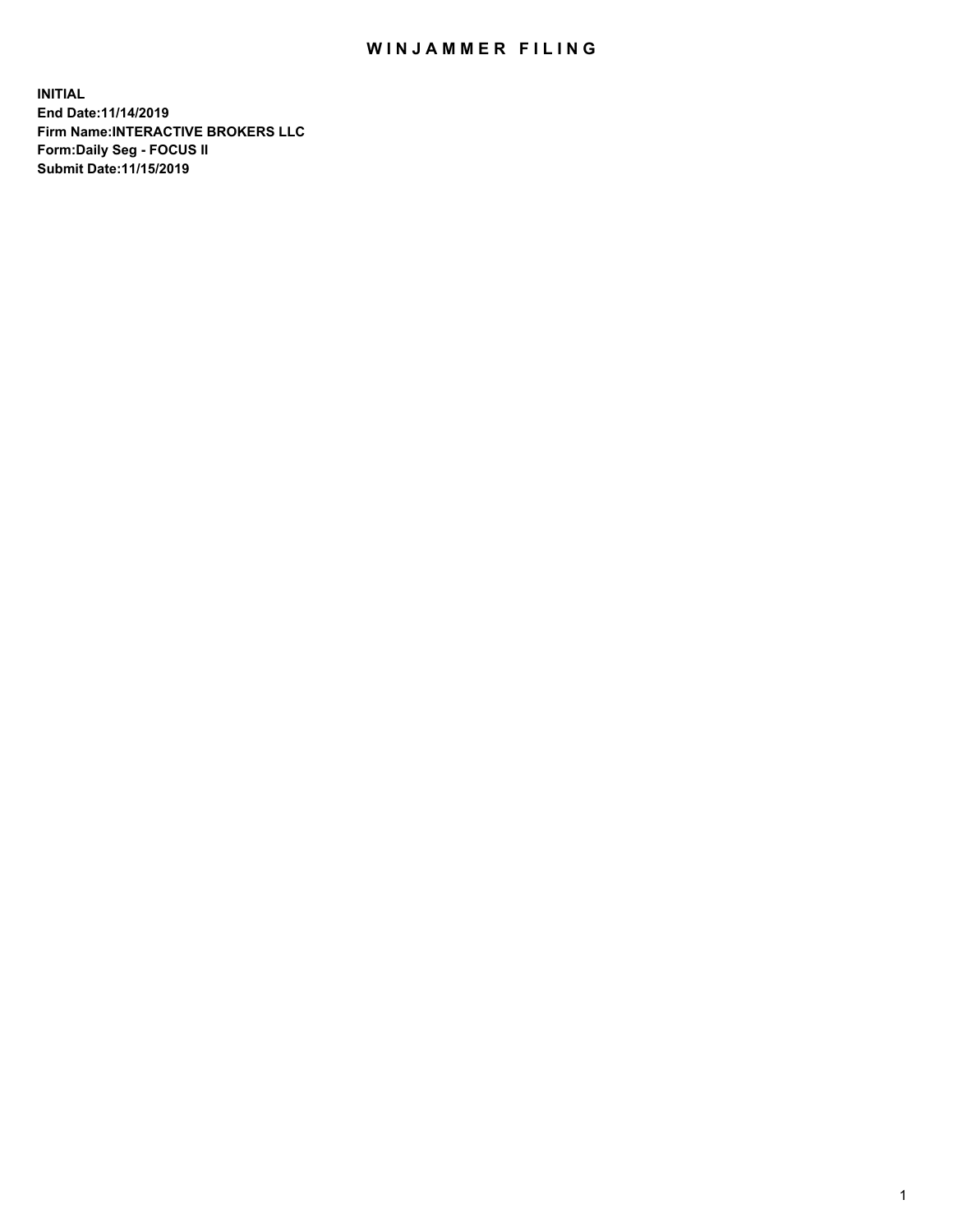**INITIAL End Date:11/14/2019 Firm Name:INTERACTIVE BROKERS LLC Form:Daily Seg - FOCUS II Submit Date:11/15/2019 Daily Segregation - Cover Page**

| Name of Company                                                                                                                                                                                                                                                                                                                | <b>INTERACTIVE BROKERS LLC</b>                                                                  |
|--------------------------------------------------------------------------------------------------------------------------------------------------------------------------------------------------------------------------------------------------------------------------------------------------------------------------------|-------------------------------------------------------------------------------------------------|
| <b>Contact Name</b>                                                                                                                                                                                                                                                                                                            | James Menicucci                                                                                 |
| <b>Contact Phone Number</b>                                                                                                                                                                                                                                                                                                    | 203-618-8085                                                                                    |
| <b>Contact Email Address</b>                                                                                                                                                                                                                                                                                                   | jmenicucci@interactivebrokers.c<br>om                                                           |
| FCM's Customer Segregated Funds Residual Interest Target (choose one):<br>a. Minimum dollar amount: ; or<br>b. Minimum percentage of customer segregated funds required:% ; or<br>c. Dollar amount range between: and; or<br>d. Percentage range of customer segregated funds required between:% and%.                         | $\overline{\mathbf{0}}$<br>$\overline{\mathbf{0}}$<br>155,000,000 245,000,000<br>0 <sub>0</sub> |
| FCM's Customer Secured Amount Funds Residual Interest Target (choose one):<br>a. Minimum dollar amount: ; or<br>b. Minimum percentage of customer secured funds required:%; or<br>c. Dollar amount range between: and; or<br>d. Percentage range of customer secured funds required between:% and%.                            | $\overline{\mathbf{0}}$<br>$\overline{\mathbf{0}}$<br>80,000,000 120,000,000<br>0 <sub>0</sub>  |
| FCM's Cleared Swaps Customer Collateral Residual Interest Target (choose one):<br>a. Minimum dollar amount: ; or<br>b. Minimum percentage of cleared swaps customer collateral required:% ; or<br>c. Dollar amount range between: and; or<br>d. Percentage range of cleared swaps customer collateral required between:% and%. | $\overline{\mathbf{0}}$<br>$\underline{\mathbf{0}}$<br>0 <sub>0</sub><br>0 <sub>0</sub>         |

Attach supporting documents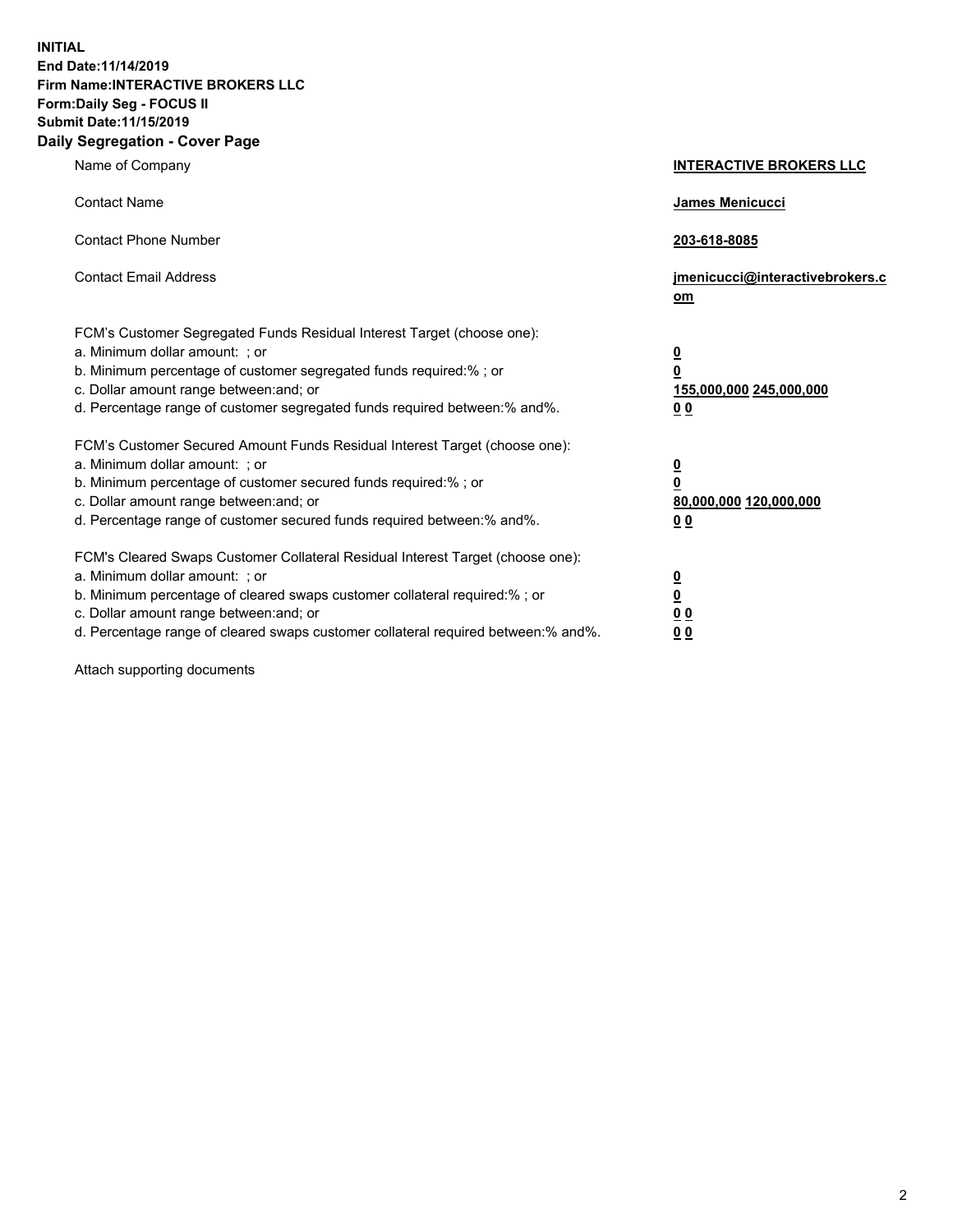## **INITIAL End Date:11/14/2019 Firm Name:INTERACTIVE BROKERS LLC Form:Daily Seg - FOCUS II Submit Date:11/15/2019 Daily Segregation - Secured Amounts**

|     | Daily Segregation - Secured Alliounts                                                       |                                                |
|-----|---------------------------------------------------------------------------------------------|------------------------------------------------|
|     | Foreign Futures and Foreign Options Secured Amounts                                         |                                                |
|     | Amount required to be set aside pursuant to law, rule or regulation of a foreign            | $0$ [7305]                                     |
|     | government or a rule of a self-regulatory organization authorized thereunder                |                                                |
| 1.  | Net ledger balance - Foreign Futures and Foreign Option Trading - All Customers             |                                                |
|     | A. Cash                                                                                     | 493,580,973 [7315]                             |
|     | B. Securities (at market)                                                                   | $0$ [7317]                                     |
| 2.  | Net unrealized profit (loss) in open futures contracts traded on a foreign board of trade   | 16,821,375 [7325]                              |
| 3.  | Exchange traded options                                                                     |                                                |
|     | a. Market value of open option contracts purchased on a foreign board of trade              | 105,693 [7335]                                 |
|     | b. Market value of open contracts granted (sold) on a foreign board of trade                | $-59,251$ [7337]                               |
| 4.  | Net equity (deficit) (add lines 1. 2. and 3.)                                               | 510,448,790 [7345]                             |
| 5.  | Account liquidating to a deficit and account with a debit balances - gross amount           | 4,066 [7351]                                   |
|     | Less: amount offset by customer owned securities                                            | 0 [7352] 4,066 [7354]                          |
| 6.  | Amount required to be set aside as the secured amount - Net Liquidating Equity              | 510,452,856 [7355]                             |
|     | Method (add lines 4 and 5)                                                                  |                                                |
| 7.  | Greater of amount required to be set aside pursuant to foreign jurisdiction (above) or line | 510,452,856 [7360]                             |
|     | 6.                                                                                          |                                                |
|     | FUNDS DEPOSITED IN SEPARATE REGULATION 30.7 ACCOUNTS                                        |                                                |
| 1.  | Cash in banks                                                                               |                                                |
|     | A. Banks located in the United States                                                       | 43,145,162 <sub>[7500]</sub>                   |
|     | B. Other banks qualified under Regulation 30.7                                              | 0 [7520] 43,145,162 [7530]                     |
| 2.  | Securities                                                                                  |                                                |
|     | A. In safekeeping with banks located in the United States                                   | 492,947,625 [7540]                             |
|     | B. In safekeeping with other banks qualified under Regulation 30.7                          | 0 [7560] 492,947,625 [7570]                    |
| 3.  | Equities with registered futures commission merchants                                       |                                                |
|     | A. Cash                                                                                     | $0$ [7580]                                     |
|     | <b>B.</b> Securities                                                                        | $0$ [7590]                                     |
|     | C. Unrealized gain (loss) on open futures contracts                                         | $0$ [7600]                                     |
|     | D. Value of long option contracts                                                           | $0$ [7610]                                     |
|     | E. Value of short option contracts                                                          | 0 [7615] 0 [7620]                              |
| 4.  | Amounts held by clearing organizations of foreign boards of trade                           |                                                |
|     | A. Cash                                                                                     | $0$ [7640]                                     |
|     | <b>B.</b> Securities                                                                        | $0$ [7650]                                     |
|     | C. Amount due to (from) clearing organization - daily variation                             | $0$ [7660]                                     |
|     | D. Value of long option contracts                                                           | $0$ [7670]                                     |
|     | E. Value of short option contracts                                                          | 0 [7675] 0 [7680]                              |
| 5.  | Amounts held by members of foreign boards of trade                                          |                                                |
|     | A. Cash                                                                                     | 95,545,576 [7700]                              |
|     | <b>B.</b> Securities                                                                        | $0$ [7710]                                     |
|     | C. Unrealized gain (loss) on open futures contracts<br>D. Value of long option contracts    | -241,741 [7720]                                |
|     | E. Value of short option contracts                                                          | 105,693 [7730]                                 |
| 6.  | Amounts with other depositories designated by a foreign board of trade                      | <u>-59,251</u> [7735] <u>95,350,277</u> [7740] |
| 7.  | Segregated funds on hand                                                                    | 0 [7760]<br>$0$ [7765]                         |
| 8.  | Total funds in separate section 30.7 accounts                                               | 631,443,064 [7770]                             |
| 9.  | Excess (deficiency) Set Aside for Secured Amount (subtract line 7 Secured Statement         | 120,990,208 [7380]                             |
|     | Page 1 from Line 8)                                                                         |                                                |
| 10. | Management Target Amount for Excess funds in separate section 30.7 accounts                 | 80,000,000 [7780]                              |
| 11. | Excess (deficiency) funds in separate 30.7 accounts over (under) Management Target          | 40,990,208 [7785]                              |
|     |                                                                                             |                                                |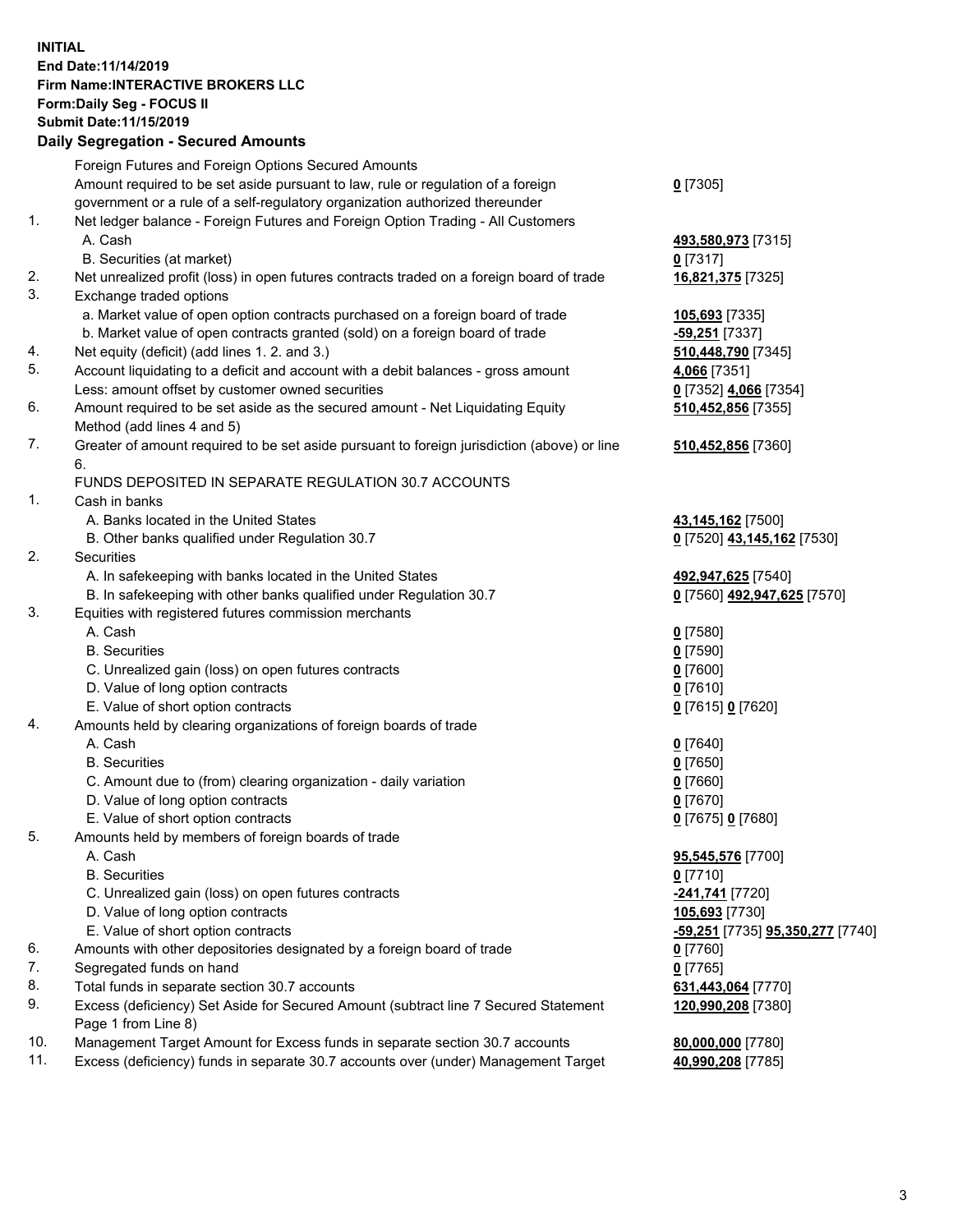**INITIAL End Date:11/14/2019 Firm Name:INTERACTIVE BROKERS LLC Form:Daily Seg - FOCUS II Submit Date:11/15/2019 Daily Segregation - Segregation Statement** SEGREGATION REQUIREMENTS(Section 4d(2) of the CEAct) 1. Net ledger balance A. Cash **4,104,937,562** [7010] B. Securities (at market) **0** [7020] 2. Net unrealized profit (loss) in open futures contracts traded on a contract market **-20,472,745** [7030] 3. Exchange traded options A. Add market value of open option contracts purchased on a contract market **159,726,007** [7032] B. Deduct market value of open option contracts granted (sold) on a contract market **-186,068,614** [7033] 4. Net equity (deficit) (add lines 1, 2 and 3) **4,058,122,210** [7040] 5. Accounts liquidating to a deficit and accounts with debit balances - gross amount **978,193** [7045] Less: amount offset by customer securities **0** [7047] **978,193** [7050] 6. Amount required to be segregated (add lines 4 and 5) **4,059,100,403** [7060] FUNDS IN SEGREGATED ACCOUNTS 7. Deposited in segregated funds bank accounts A. Cash **1,006,585,797** [7070] B. Securities representing investments of customers' funds (at market) **1,939,421,380** [7080] C. Securities held for particular customers or option customers in lieu of cash (at market) **0** [7090] 8. Margins on deposit with derivatives clearing organizations of contract markets A. Cash **2,422,341** [7100] B. Securities representing investments of customers' funds (at market) **1,360,814,191** [7110] C. Securities held for particular customers or option customers in lieu of cash (at market) **0** [7120] 9. Net settlement from (to) derivatives clearing organizations of contract markets **-5,021,138** [7130] 10. Exchange traded options A. Value of open long option contracts **159,898,772** [7132] B. Value of open short option contracts **-186,290,055** [7133] 11. Net equities with other FCMs A. Net liquidating equity **0** [7140] B. Securities representing investments of customers' funds (at market) **0** [7160] C. Securities held for particular customers or option customers in lieu of cash (at market) **0** [7170] 12. Segregated funds on hand **0** [7150] 13. Total amount in segregation (add lines 7 through 12) **4,277,831,288** [7180] 14. Excess (deficiency) funds in segregation (subtract line 6 from line 13) **218,730,885** [7190] 15. Management Target Amount for Excess funds in segregation **155,000,000** [7194] **63,730,885** [7198]

16. Excess (deficiency) funds in segregation over (under) Management Target Amount Excess